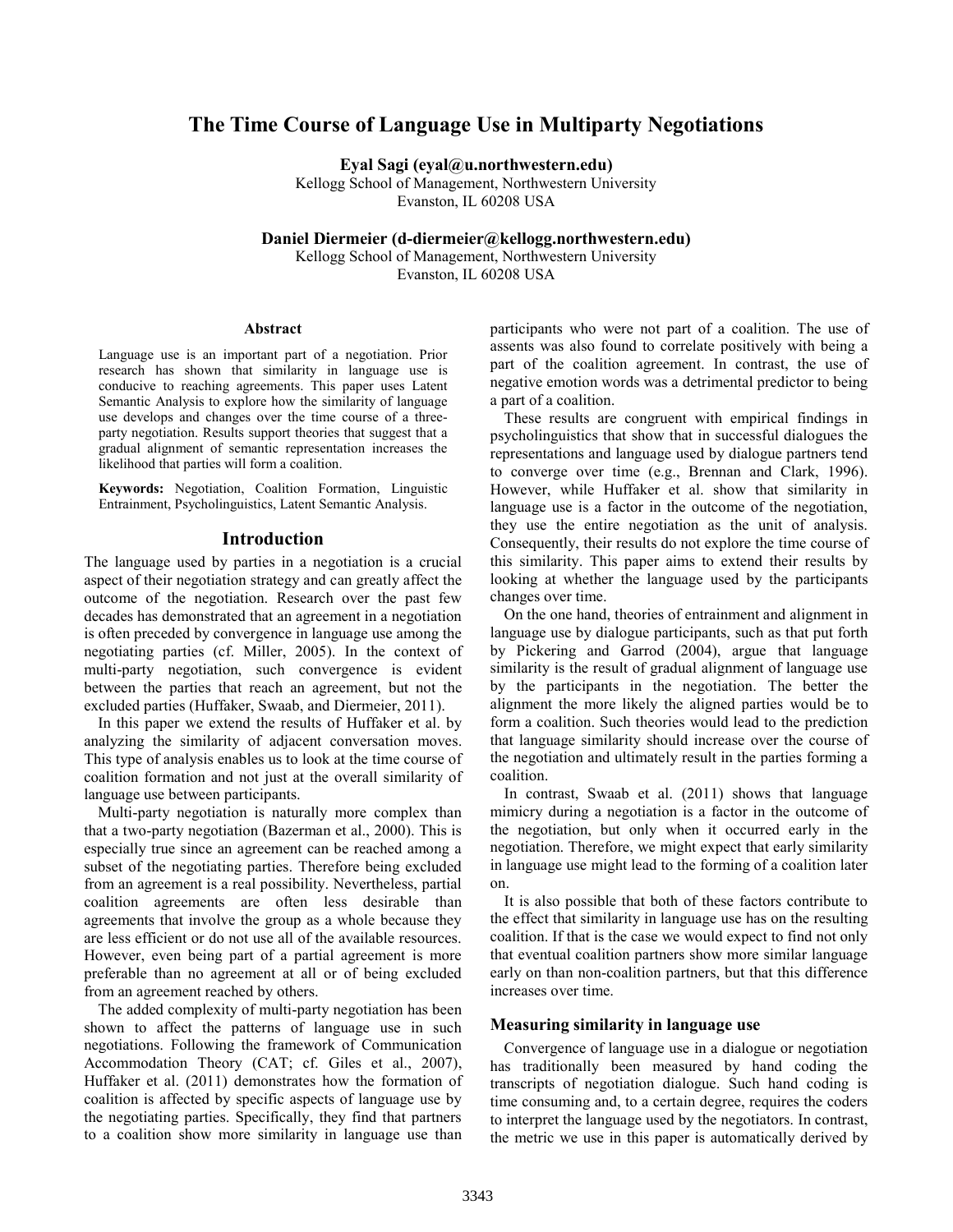using the Latent Semantic Analysis cosine similarity of a pair of utterances. Such a measure has been used in the past as a measure of textual coherence (Foltz, Kintsch, and Landauer, 1998) and as a measure of linguistic entrainment (Huffaker et al., 2006).

LSA vectors for individual words are generated based on the co-occurrence patterns of words in large corpora. These vectors identify points in a high-dimensional space (100 dimensions in this case). The more likely two words are to co-occur with similar words the closer they will be in the space. For example, the vectors for *sun* and *moon* are fairly close together and show a cosine similarity of .53 whereas *man* and *moon* are not very similar and show a cosine similarity of .03. Moreover, when several word vectors from a single utterance are combined together, as was done in this study, the result identifies a point in space that represents the overall topic of the utterance.

It is important to note that this kind of automatic measure ignores certain linguistic elements that a coder might use. For instance, the use of negation is generally ignored, while sarcasm and metaphors are often misrepresented. However, since we are interested in the convergence of language use – that is, whether participants are using similar language to convey their (sometimes opposing) ideas, this type of analysis seems appropriate.

#### **Method**

#### **Huffaker et al. (2011)**

The data used in this paper comes from a study reported by Huffaker et al. (2011). They patterned their study after a pure coalition game outlined by Raiffa (1982). In that study, 180 MBA students were divided into 60 three-person groups. Within each group, participants were assigned to one of three roles (A, B, C) and instructed that they were to use an online chat room to negotiate a split of that payoff amongst themselves. Participants were unaware of the identities of the other participants in the negotiation.

Table 1: Payoff Table in the Negotiation Game from Huffaker et al. (2011)

| <b>Possible Agreements</b> | <b>Total Payoff</b> |
|----------------------------|---------------------|
| A alone                    | \$0                 |
| <b>B</b> alone             | \$0                 |
| C alone                    | \$0                 |
| A and B                    | \$118,000           |
| $A$ and $C$                | \$84,000            |
| <b>B</b> and C             | \$50,000            |
| A, B, and C                | \$121,000           |

*Note*: A, B, and C represent the participants in the negotiation. The payoff is split between the parties that reach the described final agreement.

All participants were provided with the payoff table in advance of the negotiation (see Table 1). As is evident from the table, different coalition formations receive different payoffs, and if no coalition is formed no participant receives any payoff. The participants were allowed to negotiate how the payoff is distributed between them. These payoff options provide incentives for the participants to join up with another participant so that they can take advantage of the resulting weak bargaining position of the third participant. However, the payoff table is designed so that the third player can always make an attractive offer to one of the members of the initial coalition to induce a defection from the preliminary agreement. Consequently, participants are incentivized not only to be a part of a forming coalition, but also to ensure that it is a stable coalition and that their partner(s) will not defect.

Participants in the experiment were placed at computers in different rooms so that their only means of communication with each other was through the provided chat software. They logged into a public chat room to begin the negotiation process.

The software also allowed participants to move from the public chat room to three private chat rooms. That is, participant A could move into one of the private chat rooms together with participant B so that they could negotiate without participant C being privy to the content of the negotiation. However, all participants were alerted whenever a participant entered or exited a chat room so that the excluded participant was always aware that the two other participants might be negotiating in private. This mimics some of the real-world aspects of a negotiation, where parties are often able to communicate in private, but the fact that they communicated in private is common knowledge. A private exchange of information can also provide an indication that the two parties are forming a coalition.

#### **Semantic Analysis**

The analysis in this paper is based on the transcripts of these negotiations. An LSA vector was computed for each individual utterance by using vector addition to combine the vectors of all of the content-bearing words in the utterance. When an utterance did not include any content-bearing words, a null vector was used to represent it. The vector space used for this analysis was generated by Infomap (http://infomap-nlp.sourceforge.net/ ; Schütze, 1997) using the written part of the British National Corpus.

Next, the correlation of the vectors representing temporally adjacent utterances was computed<sup>1</sup>. These correlations were not computed when one of the utterances had a null vector or when the two utterances did not occur in the same chat context (i.e., when they occurred in different chat rooms).

In some cases identical vectors represented adjacent entries. These were generally the result of statements such as "I agree" or "X is present" and were found either at the

l

<sup>1</sup> Because the first dimension of LSA vector spaces tends to correlate with the frequency and length of the text it was dropped from the analysis (cf. Hu et al., 2007)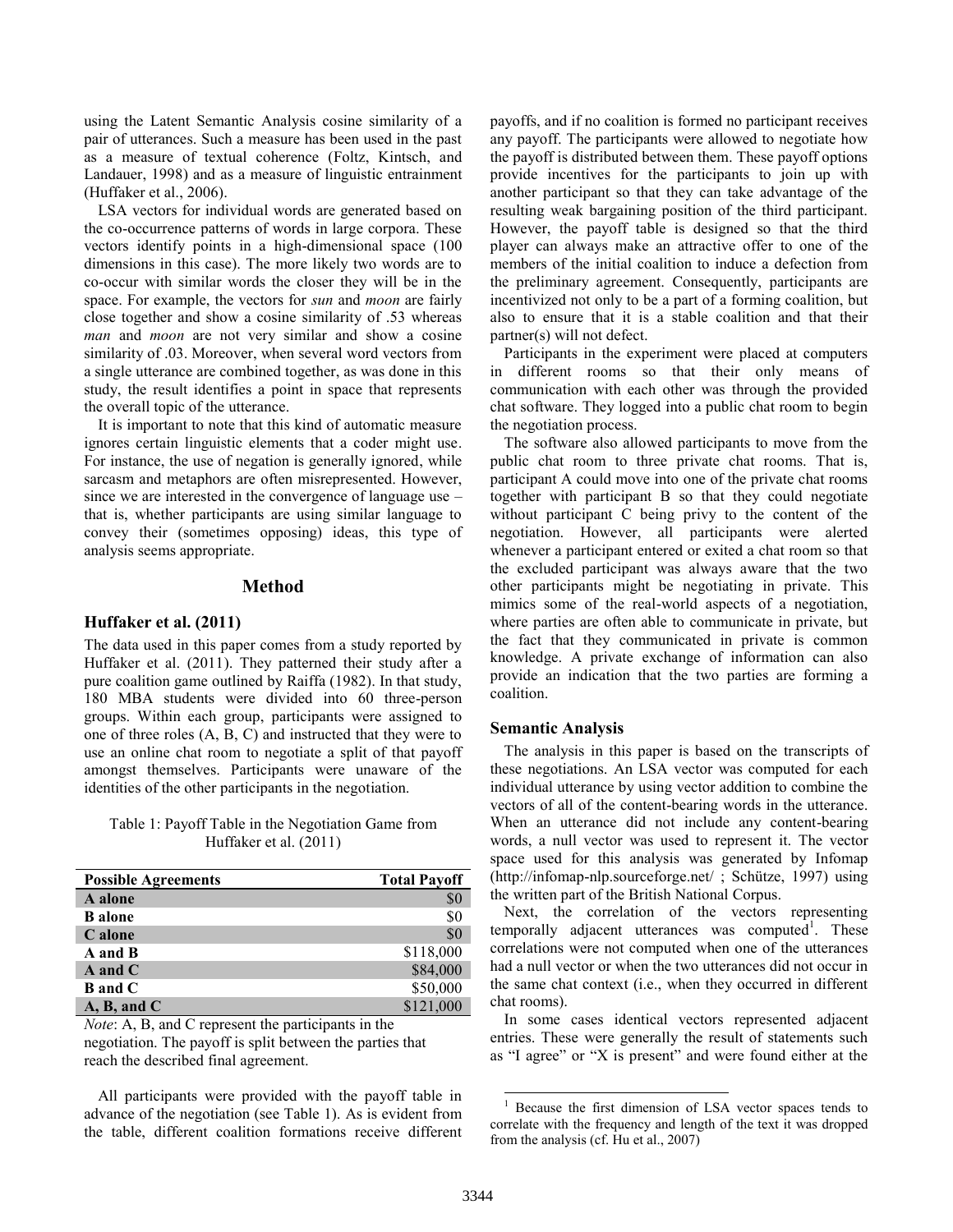very beginning or the very end of the negotiation. They were dropped from the analysis because they did not appear to represent a meaningful part of the negotiation. That is, they did not represent linguistic convergence between participants but rather formulaic utterances that occurred mostly before the negotiation started or after it has concluded. Regardless, the results presented here are quantitatively and qualitatively similar whether these data points are included or excluded.

In order to test for convergence in language use we categorized the utterance pairs based on the two participants that contributed to them. We predicted that participants who were included in the resulting agreement would have more similar language use than those who included a participant who were excluded from the agreement. For example, if an AB agreement was reached, utterance pairs between A and B would be predicted to have more similar language use (i.e., utterance-to-utterance correlation) than those between A and C or B and C. Consequently, we divided the utterance pairs to those in which both participants were included in the final coalition (*successful utterances*) and those in which at one of the participants was excluded from the coalition (*unsuccessful utterances*). Importantly, when the final agreement included all parties, all of the utterance pairs were considered to be successful. In contrast, when no agreement was reached all of the utterances were considered to be unsuccessful.

Because the parties are unfamiliar to each other when they enter the negotiation we also expected that this difference would emerge over the course of the negotiation and become apparent only once a coalition begins to form. Therefore, we divided the utterance pairs based on their position in the negotiation<sup>2</sup> – If the first utterance of the pair occurred in the initial half of the negotiation it was classified as an *early utterance* whereas utterances that occurred in the second half of the negotiation were considered *late utterances*.

#### **Results**

As mentioned above, we derived two distinct hypotheses:

1. Following accounts of linguistic entrainment (e.g., Pickering and Garrod, 2004), we hypothesized that coalition formation will be accompanied by the alignment of language use. Consequently, if linguistic entrainment occurs as part of the formation of a coalition, successful utterances should become more similar to their responses than unsuccessful

utterances would be to their responses late in the negotiation. This will result in a significant interaction between the type of utterance and its position in the negotiation.

2. Following the literature on the effectiveness of mimicry in negotiations (e.g., Swaab, et al. 2011), we hypothesized that early mimicry would result in a higher likelihood of eventual success in the negotiation. Therefore, if mimicry is an effective tool in these negotiations, successful utterances should be more similar to their responses than unsuccessful ones early in the negotiation.

To test these hypotheses we conducted a 2x2 ANOVA. The type of utterance (*successful* vs. *unsuccessful*) and its position in the negotiation (*early utterance* vs. *late utterance*) were the independent variables. The dependent measure was the average utterance-to-utterance correlation for utterance pairs conforming to the condition within a particular session. The means for each of the conditions can be seen in Figure 1.

There was no significant difference in similarity of language use between *early utterances* (*M*=0.15, *SD*=0.08) and *late utterances* (*M*=0.14, *SD*=0.09) (*F*(1, 186)<1, *n.s.*). There was a slight trend where *successful utterances* (*M*=0.15, *SD*=0.08) showed more similar language use than *unsuccessful utterances* (*M*=0.13, *SD*=0.09) (*F*(1, 186)=2.86, MSE=0.01, *p*=0.093).



Figure 1: Similarity of Language use by utterance pair type and position in the negotiation. Error bars represent standard error.

More importantly, the interaction between utterance pair type and position was significant – The difference in language use between *successful* and *unsuccessful* utterances was greater for *late utterances* than *early utterances* (*F*(1, 186)=7.15, *MSE*=0.01, *p*<.01). Furthermore, Tukey HSD tests identified a significant

 2 For the purposes of this analysis we use a coarse grain division of time (halves) because some of the discussions consist of relatively few utterances (under 50). This is adequate for the purpose of our basic hypotheses, but does not provide a good sense of how the utterance-to-utterance similarity changes over time. It is possible to utilize smaller time units in an analysis of this type to gain further insight into the temporal progression of the negotiation (e.g. Figure 2). Essentially, the choice of temporal units for analysis represents a tradeoff between precision and statistical power.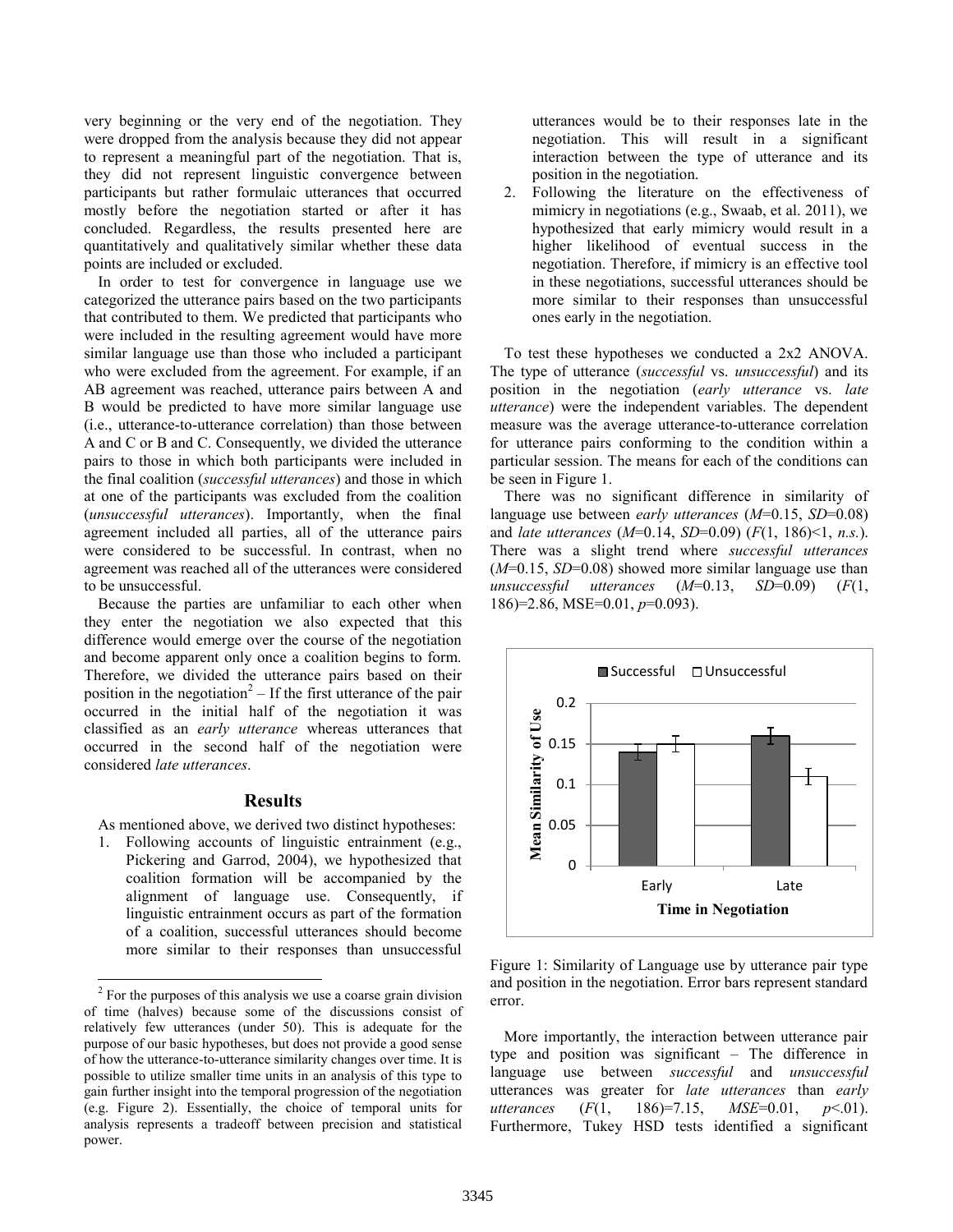

Figure 2: Mean similarity of language use by utterance pair type over the course of the negotiations. Each time period corresponds to 10% of the negotiation (calculated individually for each negotiation). Error bars represent standard error.

difference between *late successful utterances* (*M*=0.16, *SD*=0.08) and *late unsuccessful utterances* (*M*=0.11, *SD*=0.09) (*D*=0.051, *p*<.01) but not between *early successful utterances* (*M*=0.14, *SD*=0.07) and *early unsuccessful utterances* (*M*=0.15, *SD*=0.10) (*D*=-0.01, *n.s.*). This result provides support for accounts in which a gradual alignment in language use and semantic representation leads to a likelihood of forming a coalition (Hypothesis 1). However, we found no support for accounts in which early similarity in language use (e.g., mimicry) leads to the formation of a coalition (Hypothesis 2).

Interestingly, while there appears to be a slight increase in the utterance-to-utterance similarity of successful utterance pairs from the first half to the second half of the negotiation, the observed interaction seems to be driven more by an unexpected *decrease* in the utterance-to-utterance similarity of unsuccessful utterances.

It might be possible to shed some light on this unexpected result be examining how the similarity of language use unfolds (Figure 2). A qualitative examination of the trends shows some evidence for early alignments of language use between the first 20% of the negotiation and the next 20% among all parties. However, the striking difference between the successful and unsuccessful utterance pairs is most evident starting around the 60% point of the negotiation, on average. At this point there is a sharp drop in the similarity in language use of unsuccessful utterances. It appears that at that time period in the negotiation the coalitions are starting to form or have already formed (see Table 2 for sample of successful and unsuccessful utterances from that time period).

Table 2: Sample utterances from the 60% slice of the negotiation (each utterance is from a different session)

# **Successful Utterances 1** Do you still agree on our terms? **2** So lets talk about the split. **3** We can partner 3 ways and give them 3k **4** I presume you would rather do 72/28, right? **5** Can we say 69 to A, 48 to B and 4 to C to get a deal

## **Unsuccessful Utterances**

| $\mathbf{1}$   | Too late, we already agreed, its over, take it like a man |
|----------------|-----------------------------------------------------------|
| $\mathbf{2}$   | 50/50 I lose out. John will give me 58/26                 |
| 3 <sub>l</sub> | Though you have all the power, you need either one of us  |
| 41             | 27/3 doesn't sound reasonable                             |
| 5 <sup>1</sup> | Just don't steal my shoes.                                |
|                |                                                           |